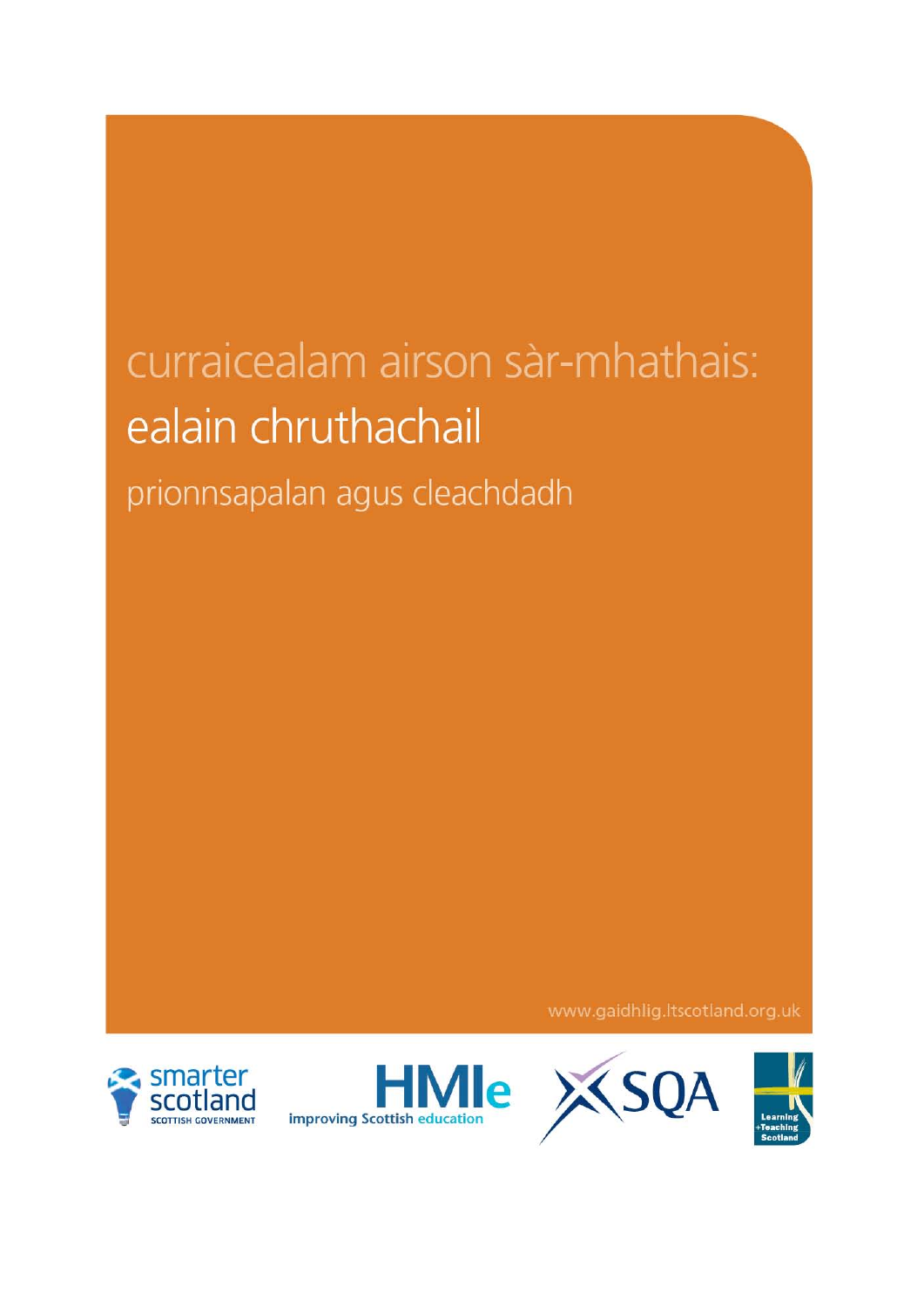# **Ealain chruthachail Prionnsapalan agus cleachdadh**

# **Dè nì ionnsachadh anns na h-ealain chruthachail do chlann agus do dhaoine òga?**

Tha brosnachadh agus cumhachd nan ealan cudromach ann a bhith ga dhèanamh comasach do chlann agus daoine òga an comasan cruthachail agus an sgilean ealain a thoirt air adhart.

Le bhith a' dol an sàs ann an obair ealain chruthachail, bheir clann agus daoine òga an aire do fhaireachdainnean de gach seòrsa, annta fhèin agus ann an daoine eile, agus cuiridh iad an cèill iad. Tha prìomh phàirt aig na h-ealain chruthachail ann a bhith a' cumadh ar mothachadh air cò sinn, ann an seadh pearsanta, sòisealta agus cultarach. Tha pàirt cudromach aig na h-ealain chruthachail cuideachd ann a bhith a' cuideachadh chloinne agus dhaoine òga gu bhith mothachail agus a' cur luach air cho ioma-chruthach agus beothail is a tha cultar, aig ìre ionadail agus nàiseanta agus air feadh an t-saoghail.

Tha ionnsachadh ann an, tro, agus mu, na h-ealain chruthachail a' toirt comas do chlann agus daoine òga:

- a bhith cruthachail agus rudan mun deidhinn fhèin a chur an cèill ann an diofar dhòighean
- tlachd fhaighinn, agus cur ri tlachd dhaoine eile, tro thachartasan agus thaisbeanaidhean cruthachail is faireachail
- sgilean cudromach a leasachadh, an dà chuid feadhainn a tha sònraichte do na h-ealain chruthachail agus feadhainn a ghabhas cleachdadh ann an suidheachaidhean eile
- a bhith a' fàs mothachail air luachan ealain agus cultarach,fèin-ìomhaigheanagusbeachdan agus, airson cuid, a bhith ag ullachadh airson ionnsachadh aig àrd-ìre agus dreuchdan san àm ri teachd, tro bhith a' stèidheachadh bhunaitean airson sàr-mhathais anns na h-ealain chruthachail.

*Togail a' Churraicealam 1 [air atharrachadh]* 

Tha na h-ealain chruthachail beairteach agus brosnachail, agus tha comas aca luchd-ionnsachaidh de gach aois, le caochladh ùidhean agus ìrean sgil agus adhartais, a bheò-ghlacadh. Mar sin, tha e cudromach gum bi a h-uile neach-teagaisg agus oideachaidh a' coimhead airson chothroman nan teagasg airson ionnsachadh eadar-chuspaireil a chur air adhart agus airson feum a dhèanamh de chompanaidhean ealain proifeiseanta, inbhich chruthachail agus de bhuidhnean cultarach.

# **Ciamar a tha frèam nan ealan chruthachail air a chur ri chèile?**

Bheir eòlasan agus builean nan ealan chruthachail taic do luchd-obrach le planadh ghnìomhan ionnsachaidh agus teagaisg a tha dùbhlanach, brosnachail agus tlachdmhor. Tha na ciad aithrisean ceangailte gu dlùth ri na ceithir comasan agus faodar an cleachdadh airson cuideachadh le planadh ann an raon farsaing de ionnsachadh a bheir comas do ar daoine òga a bhith:

- **nan luchd-ionnsachaidh soirbheachail**, aig a bheil comas rudan mun deidhinn fhèin a chur an cèill, smaoineachadh ann an dòigh neo-àbhaisteach, aghaidh a chur air dùbhlain le misneachd agus macmeanmna a chleachdadh ann am fuasgladh cheistean, agus cuideachd aig a bheil eòlas agus sgilean a' buntainn ri na diofar ealain agus ri sgilean nas fharsainge leithid cleachdadh teicneòlais
- **nan daoine misneachail**, a tha air fèin-mhothachadh, fèin-smachd, dealas, dùrachd agus misneachd fhaighinn à bhith a' tarraing air am beachdan fhèin, air am fèin-fhiosrachadh agus air am faireachdainnean agus tro chom-pàirteachas soirbheachail le daoine eile
- **nan saoranaich earbsach**, as urrainn cùisean moralta a rannsachadh, dèiligeadh ri ceistean pearsanta is sòisealta agus beachdan a ghabhail air rudan, a tha air tuigsinn agus eòlas a bharrachd fhaighinn air nàdar chultaran agus a tha a' tuigsinn cho cudromach 's a tha na h-ealain ann an cultar agus fèin-ìomhaigh na h-Alba agus dhùthchannan eile
- **nan com-pàirtichean èifeachdach**, as urrainn an comas cruthachaidh a leasachadh agus a chur an cèill, as urrainn co-obrachadh le, agus conaltradh a dhèanamh ri, daoine eile, agus ann a bhith a' dèanamh sin a tha gan sealltainn fhèin misneachail agus earbsach, agus comasach air a bhith nan ceannardan agus air iomairtean a chur air chois.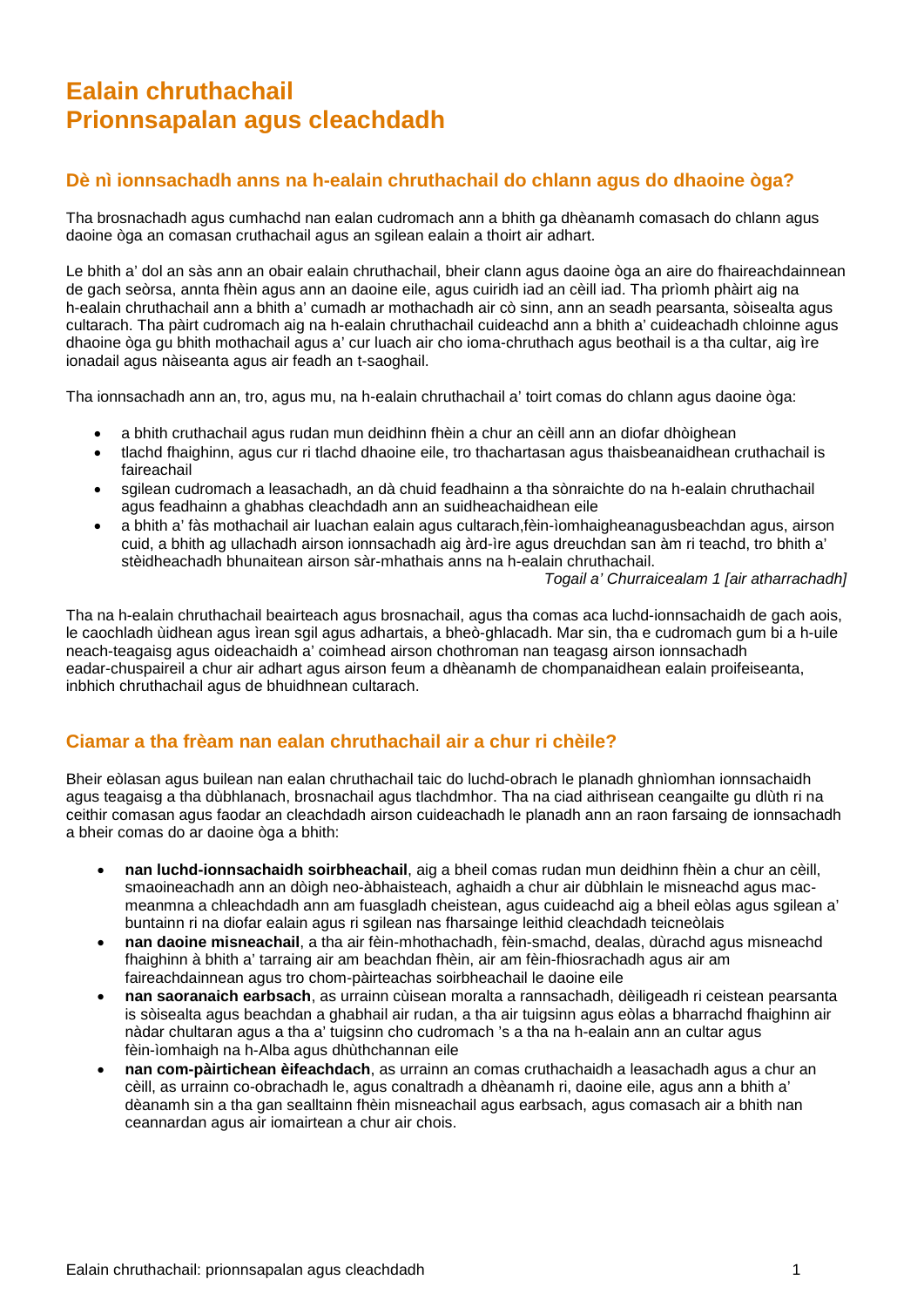Tha am frèam, mar sin, a' tòiseachadh le eòlasan agus builean airson taisbeanadh agus tachartasan thar nan ealan chruthachail, air an leantainn le eòlasan agus builean ann an:

- ealain agus dealbhadh
- dannsa
- dràma
- ceòl.

Tha am frèam seo a' toirt chothroman dhan chloinn agus do dhaoine òga a bhith cruthachail agus macmeanmnach, a bhith a' faighinn brosnachadh agus tlachd agus a bhith a' toirt air adhart an sgilean anns gach aon de na roinnean sin. Tha a bhith ag obair còmhla ri daoine eile a' toirt comas dhan chloinn agus do dhaoine òga eòlas fhaighinn air cho inntinneach, tlachdmhor agus beothail is a tha e a bhith a' cur thaisbeanaidhean agus thachartasan fa chomhair diofar luchd-amais, agus a bhith nam pàirt den luchd-amais aig daoine eile.

Tha eòlasan agus builean bho gach aon de na loidhnichean leasachaidh an crochadh air a chèile agus bu chòir beachdachadh orra còmhla nuair a thathas a' planadh airson ionnsachadh.

Chan eil na h-eòlasan agus na builean a' cur chrìochan air an adhartas agus an leasachadh air am faodar amas. Tromhpa, gheibh luchd-ionnsachaidh uile, a' gabhail a-steach iadsan aig a bheil sgilean, comasan agus ùidhean sònraichte agus iadsan a dh'fheumas taic a bharrachd, cothroman a thaobh an ùidhean agus an sgilean a bheathachadh agus a thoirt air adhart.

# **Dè tha ann an ionnsachadh agus teagaisg èifeachdach anns na h-ealain chruthachail?**

Tha am frèam eòlasan agus builean a' cuideachadh luchd-obrach airson feuman chloinne agus dhaoine òga a fhreagairt tro raon farsaing de ghnìomhan ionnsachaidh, a tha air am planadh gu cùramach agus aig astar freagarrach.

Ann an àrainneachd bheairteach, thaiceil, bidh luchd-teagaisg a' cleachdadh measgachadh sgileil de dhòigheanteagaisg airson suidheachadh beothail is adhartach a chruthachadh, a' gabhail a-steach:

- a bhith a' gabhail làn-phàirt ann an obair chruthachail agus tachartasan
- gnìomhan no cothroman taisbeanaidh a tha a' cur feum air mac-meanmna
- cothroman gabhail pàirt ann an tachartasan ealain no taisbeanaidhean do luchd-amais
- obrachadh le cleasaichean no luchd-ealain phroifeasanta no luchd-ealain agus inbhich chruthachil eile
- togail mothachadh air cultar an latha an-diugh, ga cheangal ri fèin-fhiosrachadh dhaoine òga
- cleachdadh teicneòlais gu h-iomchaidh agus gu h-èifeachdach
- togail air prionnsapalan Measadh airson Ionnsachadh
- ionnsachadh co-obrachail agus neo-eisimeileach
- ceanglaichean a stèidheachadh an taobh a-staigh chuspairean ealain chruthachail agus eadar iad agus an curraicealam san fharsaingeachd
- cothroman air sgrùdadh, rannsachadh agus beachdachadh.

Tha a' chuid as motha de ghnìomhan anns na h-ealain chruthachail a' gabhail a-steach a bhith a' cruthachadh agus a' taisbeanadh agus tha iad practaigeach agus a' gabhail a-steach feuchainn rudan a-mach. Tha luachadh agus measadh mar phàirt cudromach den phròiseas chruthachail agus tha iad co-cheangailte ri sgilean, eòlas agus tuigse a thoirt air adhart agus ri tlachd a mheudachadh.

#### **Ciamar a thogas sinn air ionnsachadh ro-làimh chloinne agus dhaoine òga anns na healain chruthachail?**

Thig clann agus daoine òga gu an ionnsachadh anns na h-ealain chruthachail le raon de dhiofar sheòrsaichean agus ìrean eòlais a fhuair iad taobh a-staigh agus taobh a-muigh na sgoile. Bidh luchd-teagaisg a' planadh ghnìomhan a bhios a' togail air air ionnsachadh ro-làimh, air an adhartas agus air na rudan sa bheil ùidh aca.

On ìre thràth chun na treas ìre, bidh clann agus daoine òga a' gabhail tlachd ann an gnìomhan a tha stèidhichte air cur an cèill bheachdan, smuaintean agus fhaireachdainnean tro bhith a' cleachdadh am mac-meanmna agus a bhith a' cur an cèill rudan mun deidhinn fhèin. Tha ceangal dìreach eadar toirt air adhart sgilean agus cothroman air taisbeanadh agus gabhail pàirt ann an tachartasan. Còmhla, tha na h-eòlasan agus builean sin bhon tràth-ìre chun na treas ìre a' riochdachadh foghlam farsaing coitcheann anns na h-ealain chruthachail don chloinn agus daoine òga uile. Le seo san amharc, tha am frèam aig an treas ìre a' gabhail a-steach an t-amas gun faigh gach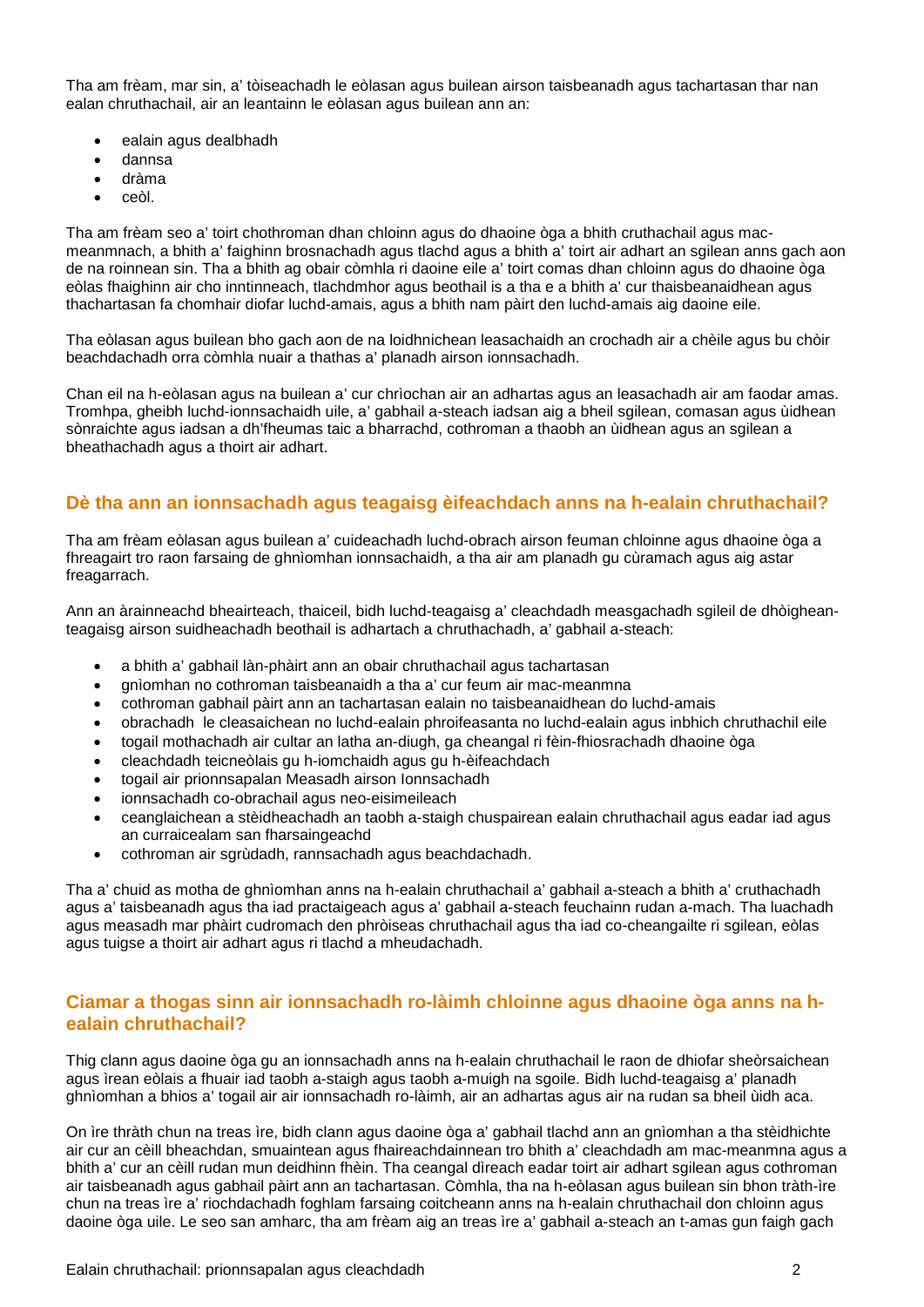neach òg tlachd anns a' chothrom a bhith a' gabhail pàirt ann an taisbeanadh no tachartas poblach ann an ealain agus dealbhadh, dannsa, dràma no ceòl, mar cheann-uidhe sònraichte nam foghlam farsaing. San aon dòigh, tha cuid de bhuilean na treas ìre a' tarraing ionnsachadh bho dhà no trì loidhnichean leasachaidh le dàimh ri chèile còmhla ann an aon bhuil, mus gluaisear chun na cheathramh ìre.

Tha eòlasan agus builean na ceathramh ìre nam bunait airson ionnsachadh nas adhartaiche agus airson barrachd cothrom air doimhneachd, dùbhlan, tlachd agus roghainnean pearsanta. Tha cothrom aig luchdteagaisg caochladh riochdan de na h-eòlasan agus na builean sin a phlanadh agus a chur ri chèile, an taobh astaigh de roinnean àraidh de na h-ealain chruthachail agus eadar iad, airson freagairt air feumalachdan eadardhealaichte nan daoine òga a tha a' roghnachadh a dhol air adhart seachad air an treas ìre. Tha adhartas aig a' cheathramh ìre air a dhealbhadh airson a bhith faisg air an adhartas co-cheangailte ri Ìre 4 de SCQF.

Aig gach ìre bidh clann agus daoine òga a' togail sgilean ùra agus a' daingneachadh na dh'ionnsaich iad ro-làimh. Tha cuid de na sgilean sin (leithid a bhith a' conaltradh, a' measadh agus a' stiùireadh dhaoine eile) a tha a' freagairt air na h-ealain uile fhad 's a tha feadhainn eile (leithid sgilean taisbeanaidh agus teicnigeach sònraichte) a' buntainn a-mhàin ri aon no còrr is aon dhiubh.

Tha dleastanas aig luchd-teagaisg dèanamh cinnteach gu bheil an fheadhainn aig a bheil sgilean, comasan agus ùidhean sònraichte ann an aon, no barrachd, de na h-ealain chruthachail, a' faighinn cothrom air gnìomhan ealain, a bheir an ionnsachadh air adhart nas luaithe, agus a bheir dùbhlan is brosnachadh dhaibh. Bidh seo a' gabhail a-steach chothroman do chuid de luchd-ionnsachaidh sgilean agus comasan ionnsachaidh a leanas gu obair dhaibh ann an dreuchd chruthachail.

## **Cò ris a tha measadh coltach anns na h-ealain chruthachail?**

Tha measadh anns na h-ealain chruthachail a' cuimseachadh air sgilean agus comasan chloinne agus dhaoine òga airson iad fhèin a chur an cèill tro chruthachadh, tro thaisbeanadh, tro mheasadh agus tro bhith a' faighinn tlachd anns na h-ealain. Bidh dòighean measaidh cuideachd a' gabhail a-steach cuideam air an comasan a thaobh am faireachdainn fhèin agus faireachdainn chàich aithneachadh, a thaisbeanadh agus a dheasbad.

Tha luchd-teagaisg a' tional dearbhadh air adhartas mar phàirt de dh'ionnsachadh làitheil chloinne agus dhaoine òga ann an ealain agus dealbhadh, dannsa, dràma agus ceòl. Bidh iad cuideachd a' dèanamh feum de ghnìomhan measaidh sònraichte, ann a bhith a' measadh pàirt den ionnsachadh. Bho na tràth bhliadhnaichean chun nan àrd-ìrean, bidh clann agus daoine òga a' sealltainn an adhartais a tha iad a' dèanamh ann an leasachadh an sgilean le mar a bhios iad ag obair leotha fhèin agus feadhainn eile air gnìomhan cruthachail, a' gabhail a-steach, mar eisimpleir, taisbeanaidhean is tachartasan do dhaoine eile. Cuidichidh a bhith a' còmhradh ri luchd-ionnsachaidh, is a' beachdachadh air am freagairtean, luchd-teagaisg agus luchd-obrach le measadh phròiseasan cruthachail agus ealanta luchd-ionnsachaidh. Bidh dearbhadh air adhartas air a shealltainn cuideachd tro chomasan agus sgilean luchd-ionnsachaidh ann a bhith a' cur rudan an cèill ann an diofar dhòighean agus shuidheachaidhean, a bhith a' fuasgladh cheistean gu cruthachail agus a bhith a' dìon am beachdan air an obair fhèin agus obair chàich.

Bu chòir do dhòighean measaidh sealltainn na h-ìre gun urrainn clann agus daoine òga na sgilean sin a chur an sàs nan ionnsachadh agus nam beatha làitheil, agus cuideachd ann an ullachadh airson saoghal na h-obrach. Mar eisimpleir:

- Dè an ìre gu bheil iad a' sealltainn tuigse mu fhèin-ìomhaigh chultarach?
- A bheil iad a' nochdadh tuigse air buaidh nan ealan chruthachail air an ùidh a bhios aig daoine anns na healain agus an tlachd a gheibh iad asta fad am beatha?

Is urrainn dhan chloinn agus daoine òga sealltainn an adhartais a tha iad a' dèanamh ann an sgilean, eòlas agus tuigse tro mar a tha iad a' toirt an sgilean practaigeach air adhart, agus a' cur an cèill bun-bheachdan agus smuaintean nach eil cho sìmplidh. Mar eisimpleir, bidh iad:

- a' cur an sgilean cruthachail an sàs airson pìosan obrach nach eil cho sìmplidh a dhealbh agus a thaisbeanadh agus airson comas cruthachaidh agus sgil aithneachadh ann an obair dhaoine eile
- a' sealltainn gu bheil an sgilean agus misneachd a' fàs tro thaisbeanaidhean agus thachartasan ealain, agus tro bhith a' sealltainn tuigse mun dòigh a tha na h-ealain chruthachail a' buntainn ris an t-saoghal fharsaing agus diofar chultaran
- a' sealltainn tlachd anns na h-ealain chruthachail, mar eisimpleir tro mheasadh cuideachail air an obair fhèin agus air obair dhaoine eile agus a' toirt comhairle air mar a dh'fhaodar a dhèanamh nas fheàrr.